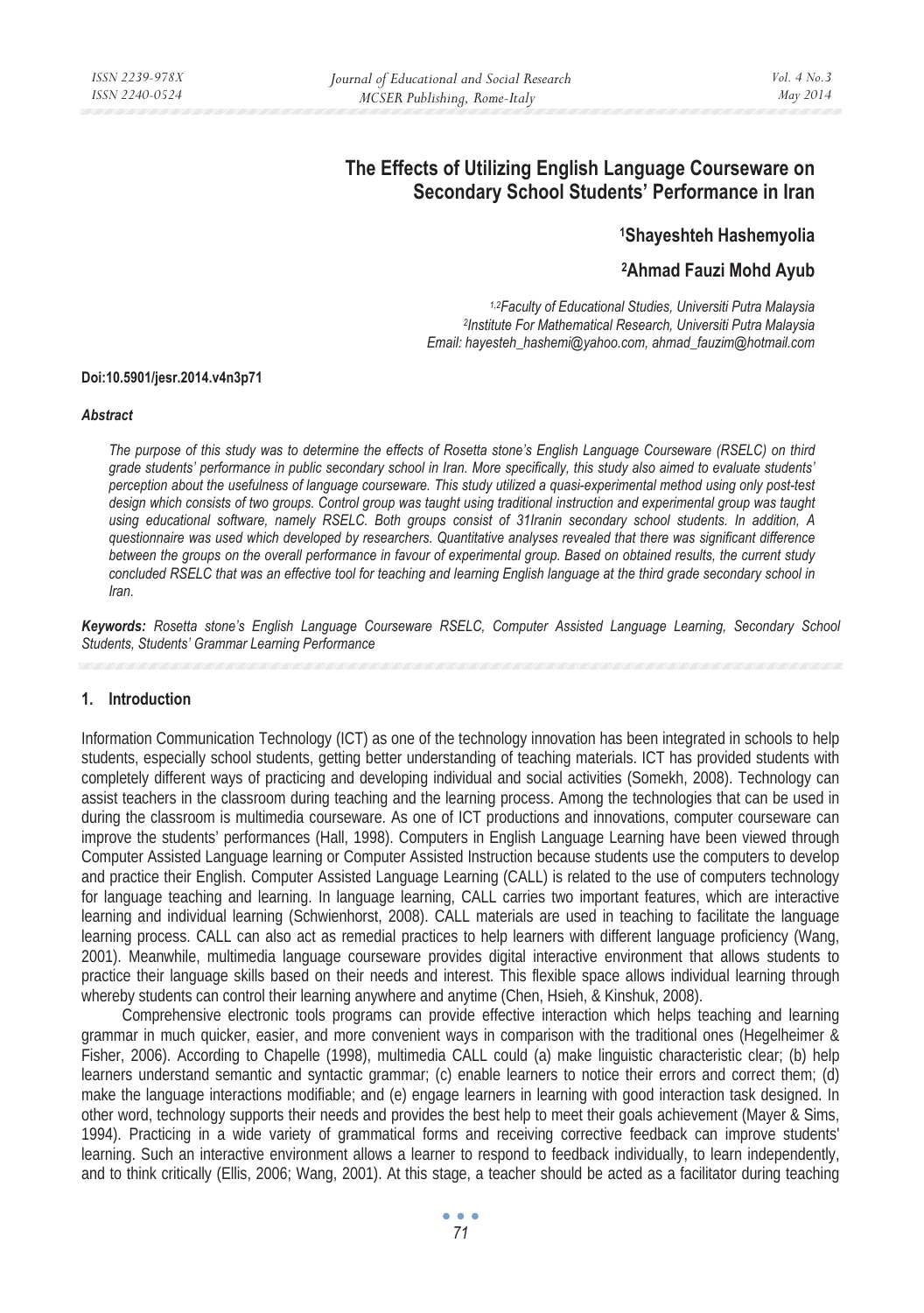and learning processes.

CALL can help learners with different levels of language proficiency. Teaching and learning a language via pictures, sound, and videos can create a real and authentic learning environment and students are able to react and use grammar in native like activities through a virtual environment. There are many studies which have been confirmed the advantages using computer during English language classroom. For instance, Borg and Burn (2008), indicated that by using computers, students can discover grammar structure among the variety of practices with immediate feedback. They noted that computers allow individuals to construct and develop their own knowledge. Another study on students' use of CALL materials was conducted by Schwienhorst (2008) revealed that computers facilitate the language learning process. This technology environment creates a student-centered context accelerating learning and promoting self-paced learning. Moreover, the findings of his study showed that CALL can be used to reinforce learning in students and to enhance remedial practices. In addition, the study was carried out by Kumar and Tammelin (2008) found that the students were interested in seeking an answer to the question whether they could use the grammar in daily activities. As a matter of fact, multimedia language courseware could combine listening and watching to involve students participating in a real world condition actively. This also would make students feels more enjoyable during the English class. This is proven by Greany's study (2007) which investigated students' perceptions on language learning in a technological environment. The results of the study indicated that 79% of the students believed that multimedia CD-ROM interaction enhanced their understanding of the lesson contents and they enjoyed the learning with high engagement. Using language teaching software can also improve learners' ability in all four language skills. In a more recently study it was investigated on the students' achievement in reading and listening comprehension after taking online course (Sheu, 2011). The study found a significant progress in the mean of posttest scores. Nevertheless, progress in the reading test was not as significant as the listening test. Additionally, The Sheu's study showed that online course not only did help poor students improve their test performance in English language, but also enhanced their self-efficiency in learning strategies.

In more recent years, many researchers have also become interested in conducting studies to determine the effectiveness of using computers in teaching and learning English language and to compare it with the traditional method in which textbooks are used. For example, Nabah (2012) investigating the impact of using computer assisted grammar teaching on the performance of Jordanian pupils studying English as a foreign language. The results showed that students who studied the passive voice via computer outperformed the students who studied the same grammatical item through the traditional method. Another recent study, was investigated the effect of computer-assisted language instruction on Saudi students learning of English at King Saud University (Al-Mansour & Al-Shorman, 2011). The findings of the study indicated that using computer-assisted English language instruction alongside the traditional method had a positive effect on the experimental group students' achievement. A study was carried out by (Hussain, Iqbal, & Akhtar, 2010) to determine the effectiveness of technology based learning environment on students' achievement in English as a foreign language. The study concluded that students' performed better when taught in technology based learning environment and it helped them to develop the abilities of knowledge, comprehension and application.

Following the studies have been done, Arikan and Taraf (2011) also was analyzed the effects of authentic animated teaching grammar and vocabularies to the young Turkish students using pre and post-test experimental design. The findings highlighted that at the beginning, both groups performed poorly in the test but towards the end the experimental group outperformed compared to the control group. This finding, therefore, shows that the teacher should use oral and visual tools as supplementary materials to teach grammar and also to present problem solving lessons with a variety of examples. Furthermore, in another experimental research conducted by Torlakovic and Deugo, (2004), they investigated whether or not CALL systems could facilitate teaching and learning grammar. They found that the treatment group significantly outperformed than the control group in learning adverbs on the post-tests. In addition, the negative feedback in control group affected the student's lower performance.

The studies discussed above have been highlighted utilizing language courseware in order to improve students' performance. Therefore, grammar teaching needs to be supported by meaningful activities and tasks, which provide the opportunities for practice and use. According to Mahdizadeh (2006) students' failing in English grammar test have been considered as a major problem in Iranian secondary schools which emerged from the English textbooks. Lack of interesting texts, pictures, and various practices in textbooks and complicated structure by limited time in English course make difficulties in teaching and learning in traditional teaching system. As a result, the students' achievement decreased in learning English grammar. In this respect, on the one hand, regarding existed issues in learning grammar through traditional method, on the other hand, the benefits of integrating educational technologies, the Department of Educational Technology in Iran has noted that the textbooks will be replaced by the courseware in order to bring a deep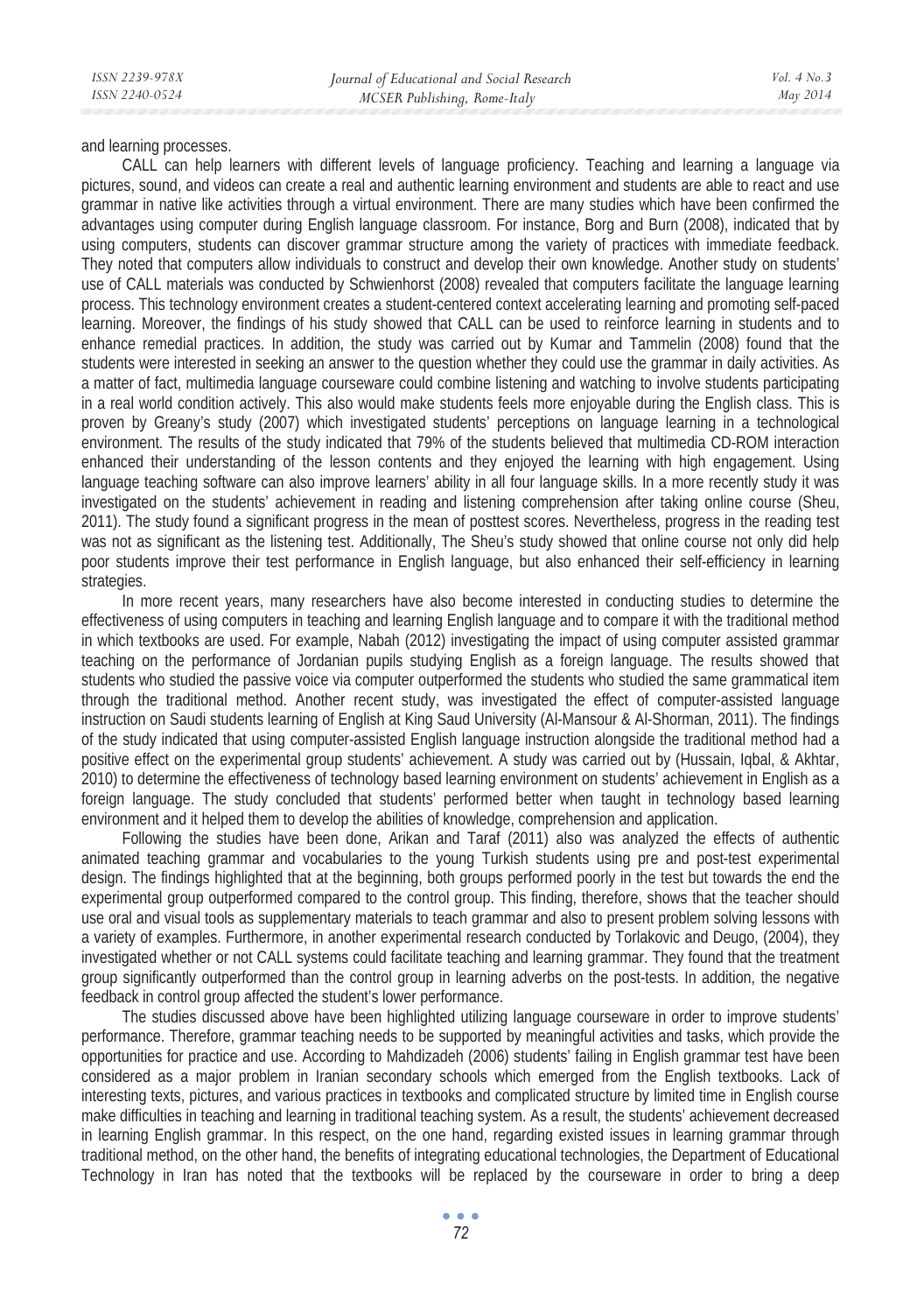understanding and supplementary learning. Therefore, this study attempted to find out the advantages of integration computer in education, particularly in teaching English grammar course.

### **2. Objective of the Study**

In order to address the problems, this study was designed to determine the effects of using the RSELC on Iranian secondary school students' performances in learning English grammar compared to the traditional method. The students' performance assessed based on the overall performance, verbs, subjects, and objects, adjectives, and making a correct sentence. More specifically, this study aimed to evaluate students' perception about the usefulness of language courseware.

### **3. Hypotheses**

In order to meet these objectives the following null hypotheses were formulated to be tested by researchers:

H<sub>01</sub>: There is no significant difference between the performances on verb position among the students who used the RSELC compared to the traditional method.

 $H<sub>02</sub>$ : There is no significant difference between the performances on noun as a subject position among the students who used the RSELC compared to the traditional method.

Ho3: There is no significant difference between the performances on noun as an object position among the students who used the RSELC compared to the traditional method.

Ho4: There is no significant difference between the performances on adjective position among students who used the RSELC compared to the traditional method.

H<sub>o5</sub>: There is no significant difference between the performances on making a sentence position among the students who used the RSELC compared to the traditional method.

Ho6: There is no significant difference between the performances on overall performance among the students who used the RSELC compared to the traditional method.

# **4. Methodology**

This study was employed a quasi-experimental post-test non-equivalent group design. It was carried out between students of experimental group and control group in four weeks. In the experimental group the RSELC was used while the control group conducted via the normal practice of teaching. Moreover, for the experimental group, they are required to fill in a questionnaire to evaluate their perception about the usefulness of the RSELC in English grammar performance. This questionnaire consists in five items and measured by five point Likert scale (1=never, 2=seldom, 3=sometimes, 4=usually, and 5=always)

# *4.1 Participants*

The sample of the study was taken from the third grade secondary school students in Iran. The sample was drawn 62 female students from two classes which consist of 31 students in the control group and in the experimental group. The age of the female students which participated in this study ranged between 14 and 15 years old. In this study, gender is not the matter taken into account, in fact, the context of the study does not allow a female teacher attends at male school.

### *4.2 Procedure*

This study took place in four weeks, which consists of four sessions per week. Each session took two hours controlled by the researcher. The duration of study was enough because students in both groups just practiced in particular topics. The researcher acted as a mentor for the students how to practice in multimedia environment. Meanwhile, one teacher was chosen to teach the same topics of grammar to control group and experimental group. There were no differences in terms of time and lesson's objectives between two groups.

This study examined the dependent variable i.e. the students' performance in five target topics by the students' score in an English grammar in the post-test only. The panel expert's from the school and Iranian department of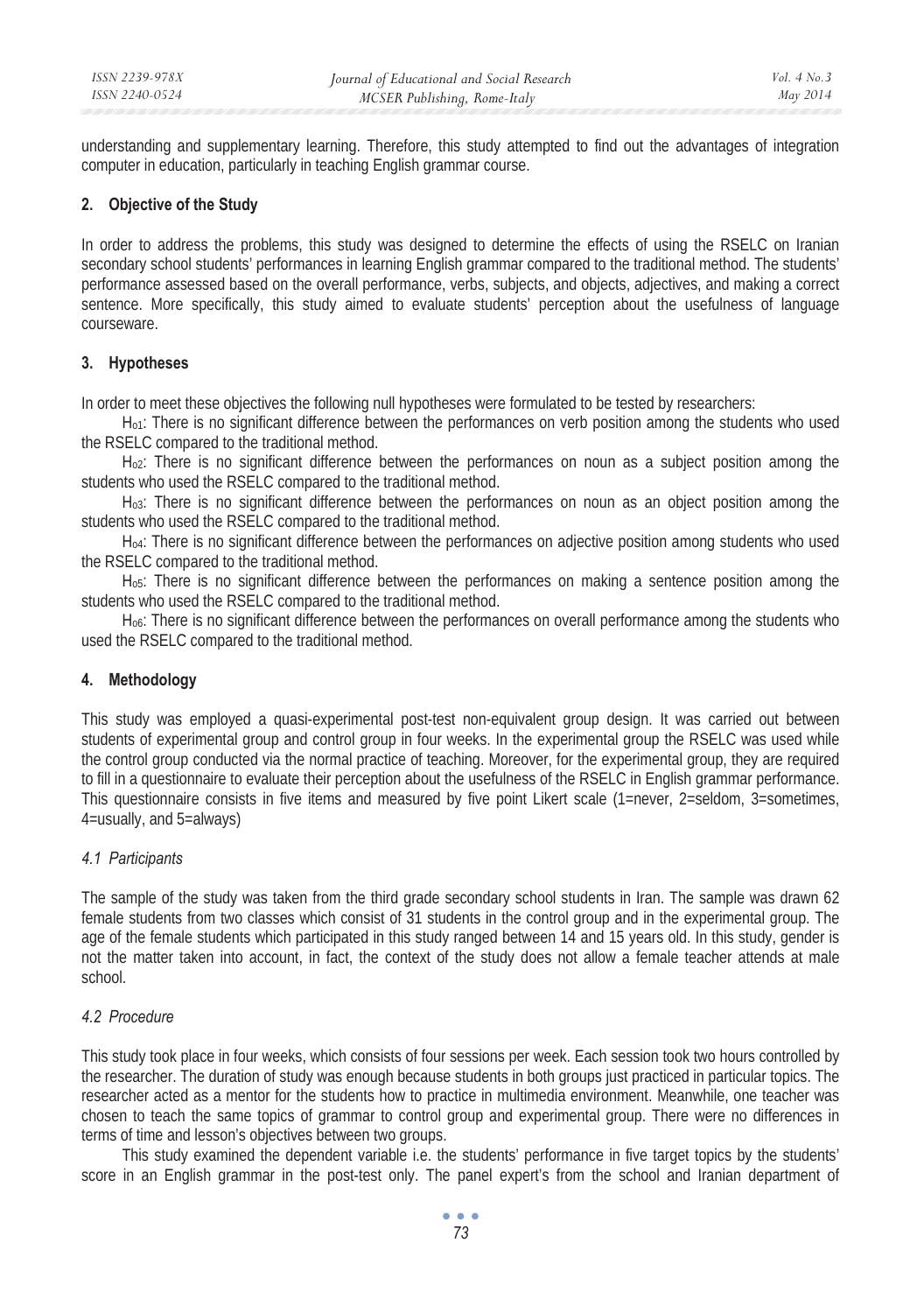| ISSN 2239-978X | Journal of Educational and Social Research | Vol. $4$ No. $3$ |
|----------------|--------------------------------------------|------------------|
| ISSN 2240-0524 | MCSER Publishing, Rome-Italy               | May 2014         |

education confirmed the English grammar test. The students identified characteristics of verbs, subjects, and objects, adjectives, and make a correct sentence in grammatical assessment with 20 questions and each topic had four questions. The data were analyzed using Statistic Package of Social Science (SPSS).

After accomplishing the four weeks intervention using RSELC and traditional method, a grammar test was given to both groups to determine their progress. Finally, students in experimental group were answered to perceived usefulness questionnaire to determine the effects of RSELC in grammar learning performance.

#### *4.3 Instrument of study*

This study used RSELC as an instrument. The RSELC is a multimedia program language courseware that has been designed based on the curriculum plan and students' interests. The RSELC can make learning language easy and effective. According to Graff (2006) and Almekhlafi (2006), the RSELC has a significant effect on students' achievement in learning English language. It approaches to instructional goals including:

- 1. Students learn by experiencing the world around them.
- 2. The methods let the learner progress naturally from words to sentence.
- 3. Step by step learners will gain the confidence to speak on their own.
- 4. Review of exercise helps to learn in long time memory.
- 5. Immediate feedback helps learning progresses.
- 6. Puzzle solving keeps the learner's motivation with feeling of accomplishment.

The activities in RSELC include four types of practices for four language skills such as spoken texts, writing texts, pictures, and combination of all (Figure 1). The facilities of RSELC make it easy to use for the learner. In every page, students are able to see how many of their answers are correct or how many are wrong. In addition, they can consider time in each exercise and they are able to control their time of learning. They do practices by their own pace of progress and little by little they can do faster.

#### **Figure1 :** The Main Menu of RSELC



The students can use pictures, sound, and texts which are together. The user listens to the prompt and looks at the picture that is represented. Then he or she clicks the correct tiles (Figure 2). If the answer is not correct, the incorrect tile will be highlighted and the user can try it again. In this way, the user is able to repeat, the practices over and over until he or she ensures that he or she understands the matter. Such an interactive environment allows every individual to do all possibilities and the correct feedback can help them to learn independently.

**Figure 2 :** Reading and Listening Skills in RSELC

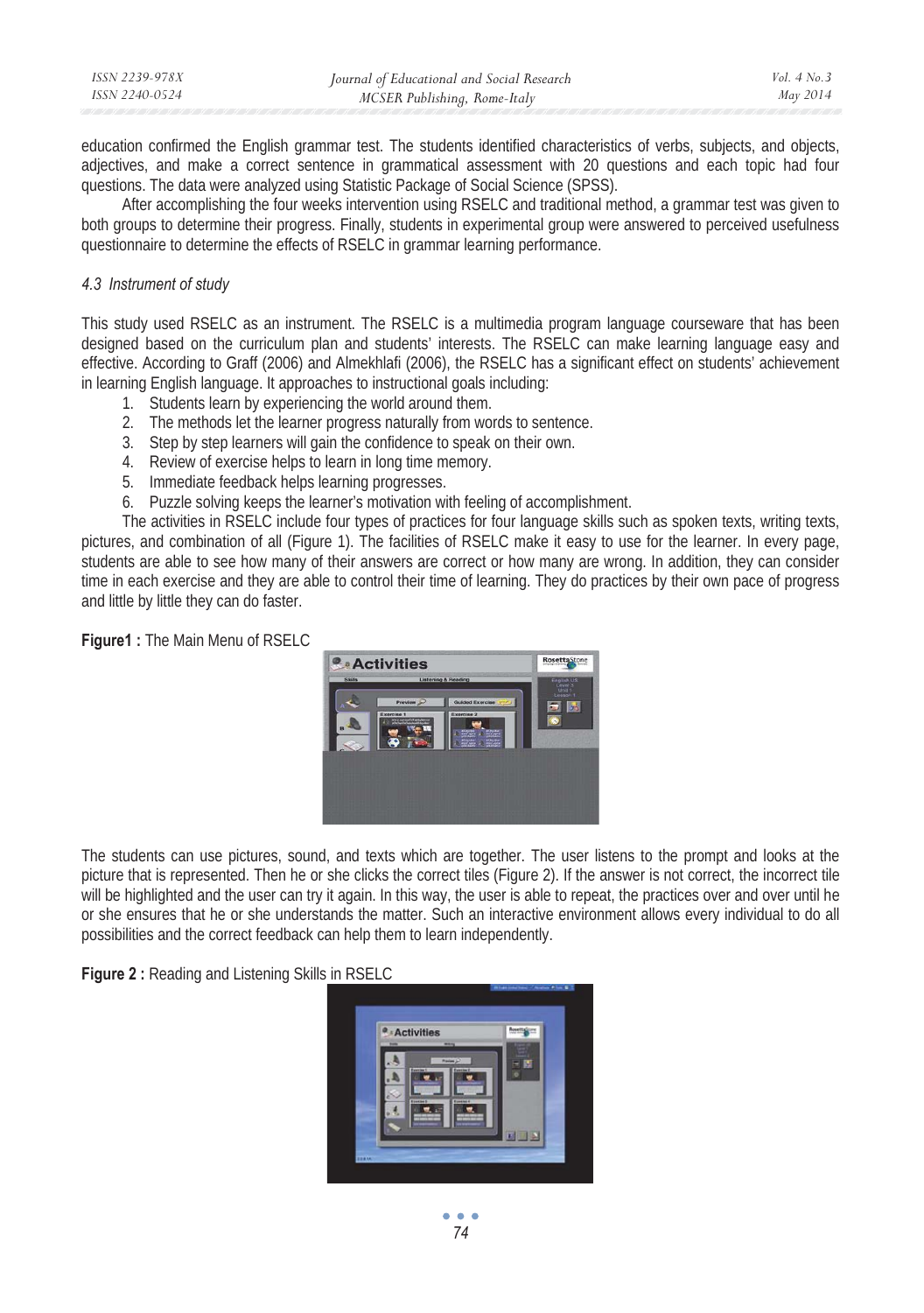Every individual can listen to the prompt and look at the picture. Then type the phrase by using computers keyboard or on the screen keyboard (Figure 3). The user can manipulate the sentence to learn the position of each component of the sentence. When the users cannot make a correct sentence, the software gives them the feedback immediately. The wrong word becomes gray color and the users try the other possibility.

**Figure 3:** Writing Skill in RSELC



### **5. Findings**

The discussion on the findings was based on the five hypotheses created earlier. The statistical analysis used in the study is the independent sample t-test to examine the achievement scores based on two different types of evaluations. The results are as shown in table 1.

| Hypotheses                  | Groups | Ν  | Mean | <b>SD</b> |       | Т     | df    | Sig   |
|-----------------------------|--------|----|------|-----------|-------|-------|-------|-------|
|                             | СG     | 31 | 2.61 | 1.40      | 0.252 |       |       |       |
| $H_{01}$ :<br>Verb          |        |    |      |           |       | 2.082 | 60    | 0.042 |
|                             | EG     | 31 | 3.25 | 0.99      | 0.179 |       |       |       |
| $H_{02}$ :                  | СG     | 31 | 2.64 | 0.91      | 0.164 |       |       |       |
| Nouns position as subject   |        |    |      |           |       | 2.79  | 60    | 0.00  |
|                             | EG     | 31 | 3.29 | 0.90      | 0.161 |       |       |       |
| $H_{03}$ :                  | СG     | 31 | 2.80 | 1.24      | 0.224 |       |       |       |
| Nouns position as an object |        |    |      |           |       | 2.310 | 60    | 0.024 |
|                             | EG     | 31 | 3.45 | 0.92      | 0.166 |       |       |       |
| $H_{04}$ :                  | СG     | 31 | 2.73 | 1.47      | 0.264 |       |       |       |
| adjective                   |        |    |      |           |       | 2.166 | 60    | .036  |
|                             | EG     | 31 | 3.56 | 0.76      | 0.137 |       |       |       |
| $H_{05}$ :                  | СG     | 31 | 2.69 | 1.38      | 0.249 |       |       |       |
| <b>Making Sentences</b>     |        |    |      |           |       | 2.491 | 55.40 | 0.016 |
|                             | EG     | 31 | 3.46 | 1.03      | 0.185 |       |       |       |
| $H_{06}$ :                  | СG     | 31 | 2.73 | 1.10      | 0.993 |       |       |       |
| Overall                     |        |    |      |           |       | 2.778 | 50.16 | .008  |
| Performance                 | EG     | 31 | 3.39 | 0.68      | 0.622 |       |       |       |

**Table 1:** Independent sample t-test results of students' performance between two groups

The first component measured for students' performance in their post-test is on verb position in grammar. The results obtained from the independent sample t-test indicated that there is a significance difference in the achievement scores on verb position in grammar between the control group (M=2.61, SD=1.40) and the experimental group (M=3.25, SD=0.99; *t* (60) =2.082, *p*=.04<.05) and Ho1 rejected. According to Cohen, *et al*. (2007) the effect size of the mean was moderate (eta squared =0.067). The findings showed that the students used RSELC learned the character of "verb" in grammar better than that of the traditional group.

For the second component, analysis indicates that there is significant difference on the understanding the "subject" as a main component of a sentence between the control group (M=2.64, SD=0.91) and the experimental group (M=3.29,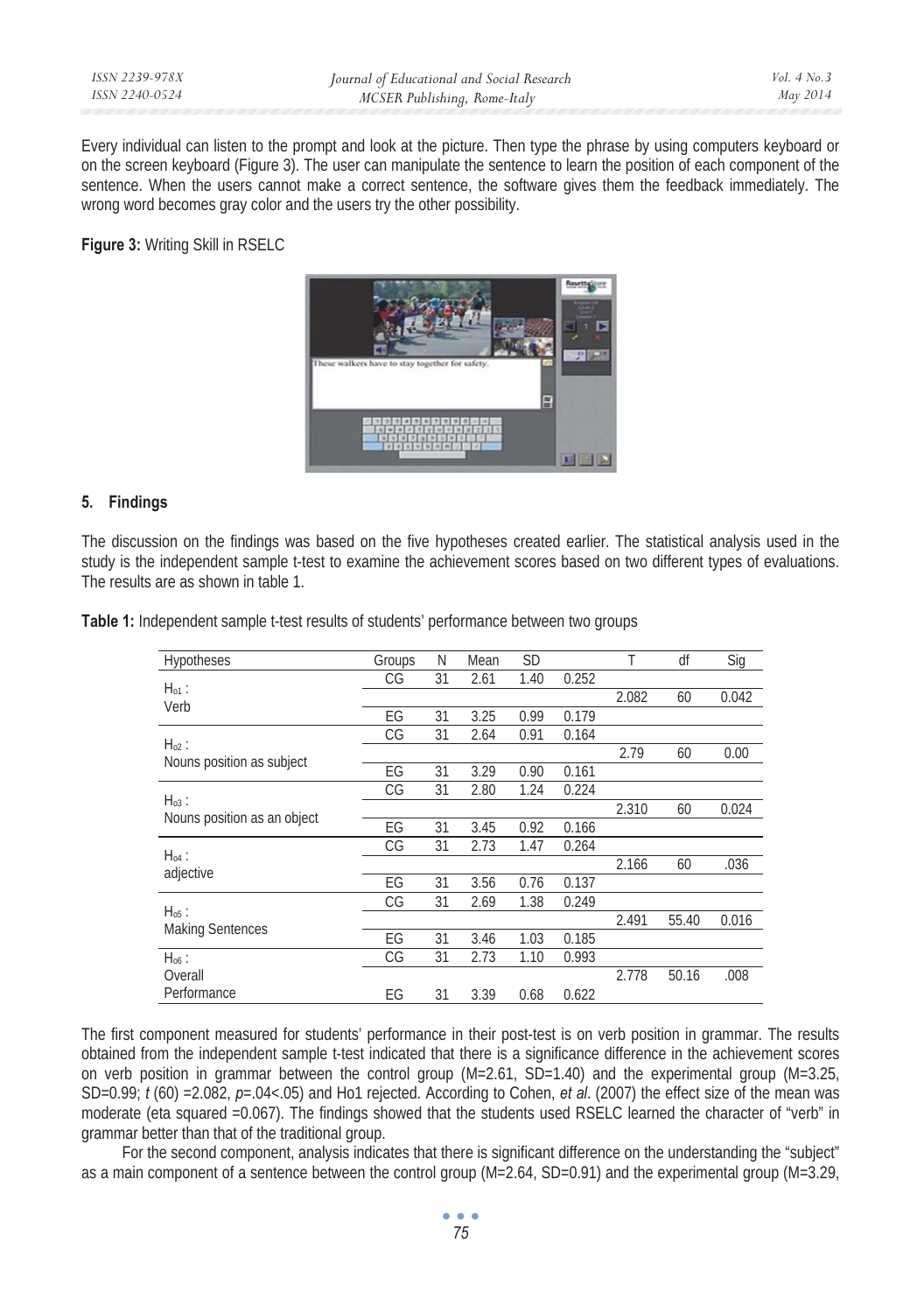| ISSN 2239-978X | Journal of Educational and Social Research | Vol. $4$ No. $3$ |
|----------------|--------------------------------------------|------------------|
| ISSN 2240-0524 | MCSER Publishing, Rome-Italy               | May 2014         |

SD=0.90;  $t$  (60) = 2.79,  $p=$  .00 <.05) and the magnitude of the means was small (eta squared = 0.01). This means that the hypotheses rejected. This result indicates that although student using RSELC performed better to identify the characteristic of "subject" compared to those learning it using traditional method. However, there was no large difference between the two groups.

A review of the independent t-test shows that there is significance difference in the students' performance on recognizing "object" position in English grammar comparing with the traditional method (M=2.80, SD=1.24) and the students who took part in language courseware method (M=3.45, SD=0.92; *t* (60 )= 2.310 , *p*=.02 <.05). The magnitude of the differences in the means was moderate (eta squared = 0.08). The findings indicated that RSELC had reasonable effects on the students' achievement in identifying characteristic of "object" in grammar.

The fourth hypothesis is to identify the significant difference based on grammar test in recognizing "adjective" as a component of a sentence. It indicates that there is significant difference between the control group (M= 2.73, SD=1.47) and the experimental group (M= 3.56, SD=0.76; *t* (60) = 2.16, *p*=.03 <.05. In addition, according to Cohen, *et al.* (2007) eta squared = 0.07 shows that the degree of the difference in the mean was moderate and the hypotheses rejected. This result suggests that the RSELC produced a significant positive effect on the students' learning of "adjective" topic compared with the traditional method.

The outcomes of Table 1 indicates that there is significant difference in the achievement scores of "making a sentence" topic between the two groups that is the control group with  $(M=2.69, SD=1.38)$  and the experimental group with (M=3.46, SD=1.03; *t* (60) = 2.49, p<.05) and the hypotheses 5 (H<sub>o5</sub>) rejected. According to Cohen, *et al.* (2007), the size of mean difference was moderate (eta squared = 0.09). In conclusion, when the students learn characteristic of every component of the sentence, they will be make a correct sentence.

Overall performance in this study is important to determine whether the use of RSELC would really help students' to achieved better scores compared to traditional method. Based on the independent sample t-test, there is a significant difference on the students' performance as overall score between the control group (M=2.73, SD=1.10) and the experimental group (M=3.39, SD=0.68; *t* (60) = 2.77, *p*= .00<.05). Although there is significant difference between the two groups, but it was suggested by Cohen et. al (2007) that the size of the differences in the mean was small. This finding also indicates that the last hypotheses also rejected. The students in the experimental group could control their learning by interactive courseware. They could repeatedly do the tasks until they made sure that they learned the content.

The next section of the findings is to identify students' perception towards the use of RSELC among the experiment group. In this study, the usefulness refers to how the respondents felt that learning using this courseware could improve their learning grammar performance, productivities and accomplish tasks quickly. Mean and standard deviation for this are as shown in Table 2.

**Table 2:** Mean and Standard Deviation of Students Perception of Usefulness RSELC

|                                                                        | N Mean SD    |  |
|------------------------------------------------------------------------|--------------|--|
| Using RSELC improve my performance in learning English grammar         | 31 4.00 1.00 |  |
| The RSELC enable me to accomplish tasks more quickly                   | 31 3.96 1.07 |  |
| Using RSELC enhance my effectiveness on learning English grammar       | 31 4.00 0.96 |  |
| Using RSELC increased my productivities in my learning English grammar | 31 4.09 0.83 |  |
| Overall I find RSELC useful in my learning English grammar             | 31 4.25 0.92 |  |
| Overall                                                                | 31 4.06 0.95 |  |

Overall mean for the five items are  $4.06$  (SD = 0.95) which indicates that respondents felt that learning grammar by using RSELC are useful. Most of the mean value for each item is strongly high (above 4.0). Respondents gave a high score by saying multimedia courseware could improve their learning English course (Mean = 4.00, SD = 1.00) and increased their productivity in class (Mean =  $4.09$ , SD =  $0.83$ ). In overall students' perception about RSELC with (M= $4.06$ , SD= $0.95$ ) indicate that RSELC has a positive effect on their learning English.

### **6. Discussion**

Computer based instructional activities has a potential to students achievement in language skills and plays role of stimulus in language learning. CALL increases students' participation in instructional activities more than regular traditional classroom (Blake, 2000). In English language class, interaction is an essential factor in learning outcomes.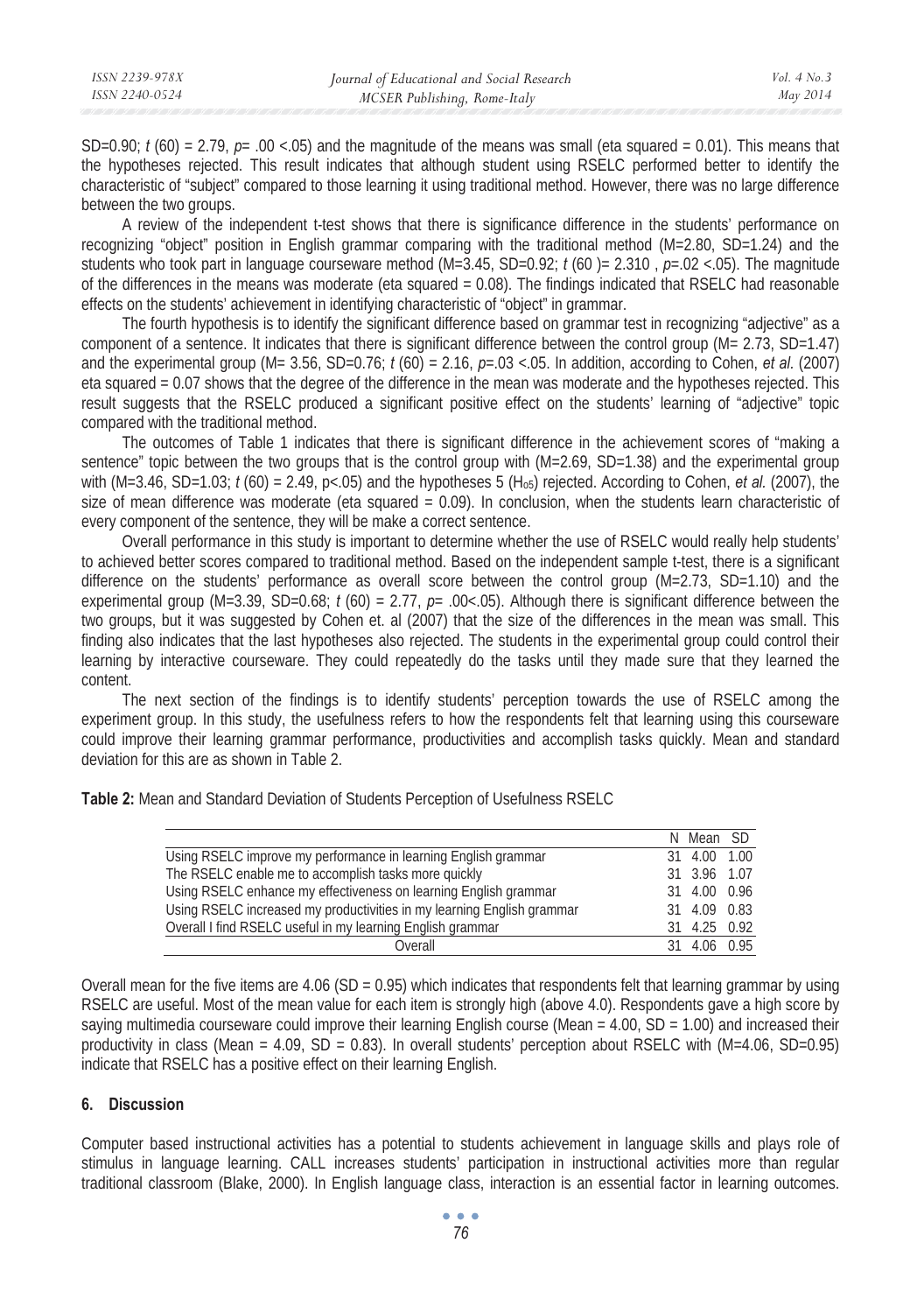| ISSN 2239-978X | Journal of Educational and Social Research | Vol. $4$ No. $3$ |
|----------------|--------------------------------------------|------------------|
| ISSN 2240-0524 | MCSER Publishing, Rome-Italy               | May 2014         |
|                |                                            |                  |

However, interaction in the traditional classroom was limited to one way, which is from teacher to the students. Generally, in this type of class setting students wait for the teacher to get them involved in discussing questions and answers **(**Tubin, 2006; Zhang, 2007; Schwienhorst, 2008). The research findings from literature review revealed that computers have the potential of improving the students' performance in different language skills and play a role as stimulus in language learning. By learning English language using computer, a two way interaction between students' and the computer would make learning become more interactive and meaningful. Students would become an active learner because they need to response activities provided in it. In other words, computers has been used as a vehicles for delivering instructional materials to students sufficiently (Chen, et al, 2008; Schwienhorst, 2008).

This study investigates the effects of using the RSELC on students' learning English grammar. The results obtained from this study indicate that the multimedia courseware played an important role in enhancing the students' performance. Additionally, the outcomes of independent sample t-test indicate that there was significant difference in target topics in English grammar that involved verb, noun (subject and object), and adjective and making a correct sentence which favor to those students exposes using RSELC. The results obtained were consistent with the other researches which examine the effectiveness using CALL in language learning such as Al-Mansour and Al-Shorman (2011), Abu Naba (2012), Hussain, et al, (2010), Arikan and Taraf (2010) and Torlakovic and Deugo, (2004),

The findings of this study also showed that the RSELC features were useful for the students in understanding the components of a sentence. The courseware provides a real life situation for the students to use grammar rules in real world activities The RSELC engaged the learners interactively because they can hear, write, pronounce words, and match them to images, and then review of exercises helps them to learn in long-term memory. In this study, students who used the language courseware were able to manipulate the answers in order to understand the content. Immediate feedback from the courseware gives them an opportunity to interaction more effectively based on the lesson objectives. The computer displayed their mistake and this would help students to correct them by considering time doing them. This is an important element because every individual was capable to construct his/her own knowledge by interacting with the tasks without spending too much time and fear of failing (Greany, 2007). By our observation during the experiment, the students in the experimental group were more independent from their teacher and they more centered in interacting with the learning environment. Students in this groups seems to focus practicing using the multimedia language courseware by integrating words, sound, and pictures rich to meaningful learning. In fact, they were able to further practice to achieve authentic learning based on their needs, interests, and chances to choose different type of activities. The language courseware changes the process of learning and shifts it to less boring and more attractive comparing with the mere text book.

#### **7. Conclusions**

The results obtained from this study indicate that RSELC as a multimedia courseware played important role in students' learning. The RSELC features were useful for the students in understanding the components of a sentence. The RSELC provided like real life learning environment for the students to use grammar rule in real world activities. English language teachers need to consider their students' needs and interests to design every activity to foster all individuals' challenge in the grammar task with their own pace (Wang, 2001 & Somekh, 2008). There is a need to involve more students in the courseware for longer time to find better instructional context and explore the possible weaknesses and strengths points of using the courseware in the English course.

#### **References**

Nabah, A. M. (2012). The impact of computer assisted grammar teaching on EFL pupils' performance in Jordan. *International Journal of Education and Development using Information and Communication Technology (IJEDICT),* 8(1), 71-90.

Almekhlafi, A. G. (2006). The Effect of computer assisted language learning (CALL) on United Arab Emirates English as foreign language (EFL) school students' achievement and attitude. *Journal of Interactive Learning Research, 17(2), 121-142.*

Al-Mansour, N.S., Al-Shorman, R.A (2011). The effect of computer-assisted instruction on Saudi University students' learning of English. *Journal of King Saud University – Languages and Translation, 10.1016.* 

Arikan, A., & Taraf, H. U. (2010). Contextualizing young learners' English lessons with cartoons: Focus on grammar and vocabulary. *Procedia-Social and Behavioral Sciences, 2*(2), 5212-5215.

Arikan, A. (2009). Environmental peace education in foreign language learners' English grammar lessons, *Journal of Peace Education 6(1), 87–99*.

Borg, S., & Burn, A. (2008). Integrating grammar in adult TESOL classrooms. Oxford University Press 2008 Applied Linguistics, 29(3), 456-482.